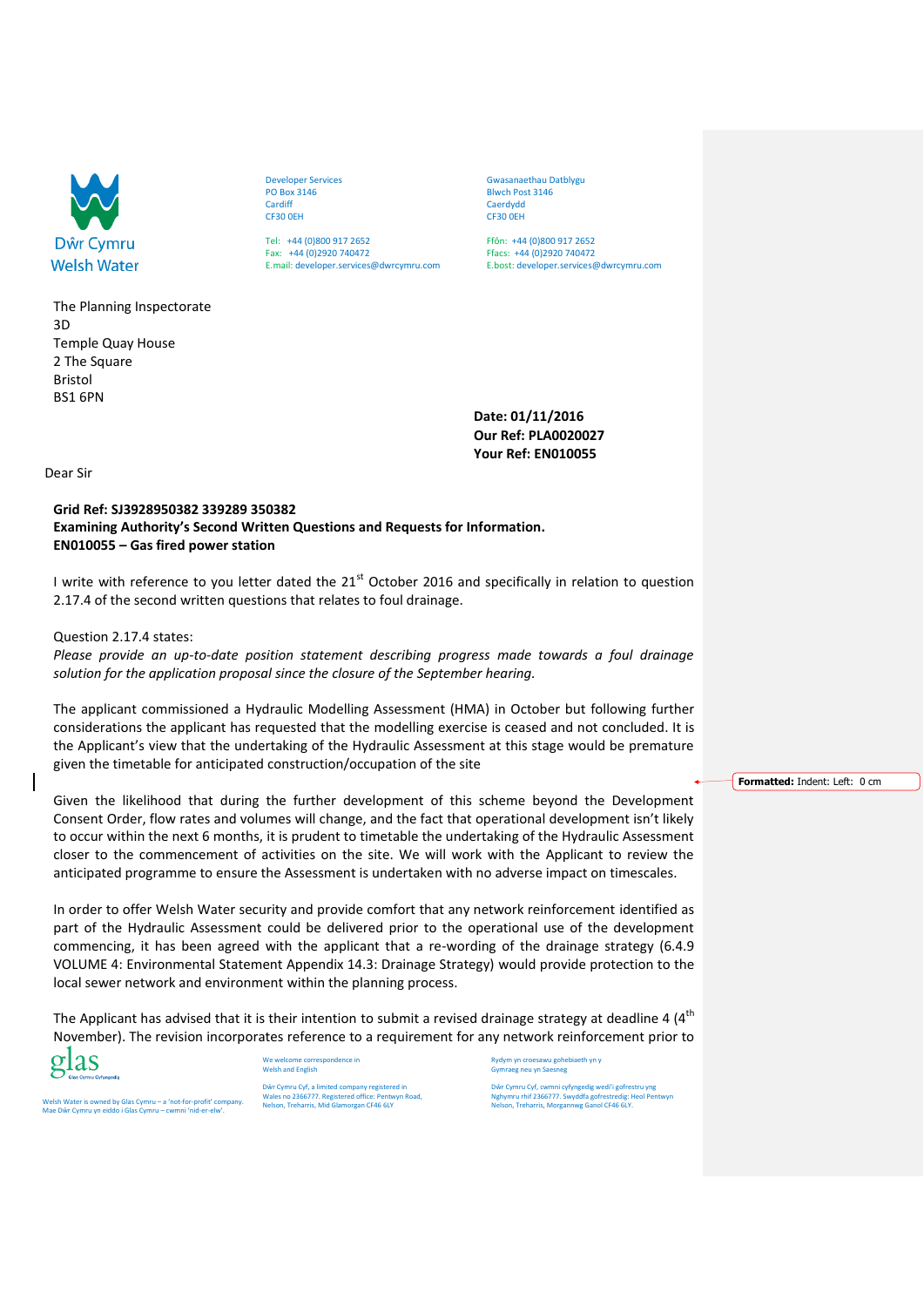the operational use of the development. This revision can be found under section 6.3 of Chapter 6 of the drainage strategy and has been agreed with Welsh Water prior to submission. The additional paragraph states:

*In addition, if such modelling indicated a detriment to occur to the network as a result of the outflows from the Power Station Complex, then reinforcement/upgrade works will be funded by the developer and will be carried out to the network to accommodate the additional outflows with the cost borne by WPL subject to a legal agreement being completed between both parties. These*  reinforcement or upgrade works will need to be carried out and completed prior to the operation of *the Power Station Complex.*

The applicant must also comply with requirement 12 of the Development Control Order which requires a drainage strategy to be agreed with the Local Planning Authority, NRW and Welsh Water before the commencement of numbered works 1 and 2 (as outlined in Schedule 1 of the draft Development Control Order).

At this stage, therefore, provision has been made to secure sewer network reinforcement within the drainage strategy. Welsh Water are satisfied that any future reinforcement works can be secured within the wording of the Development Control Order. It is our preference to also have the wording of Requirement 12 include the developer's obligation for a hydraulic modelling assessment.

The suggested revision to the wording of Requirement 12 is provided below:

## *Foul and surface water drainage*

*12.—(1) Numbered works 1 and 2 must not commence until written details of the surface and foul water drainage system for the operation of the authorised development has been submitted to and approved by the relevant planning authority. The surface and foul water drainage system must be substantially in accordance with the illustrative foul and surface water drainage plan. For avoidance of doubt the detailed foul drainage scheme shall identify a suitable point of connection and any necessary improvement within the public sewerage network as a result of a Hydraulic Modelling Assessment.* 

*The approved foul drainage scheme, including any necessary improvement within the public sewerage network as a result of a Hydraulic Modelling Assessment, shall be fully completed strictly in accordance with the approved details prior to the operational use of the development occurring.*

*(2) The relevant planning authority must consult NRW and Dŵr Cymru Welsh Water before determining the surface and foul water drainage system under sub-paragraph (1). The procedure set out in paragraph 1 of Schedule 9 shall apply.* 

*(3) The surface and foul water drainage system for the authorised development must be constructed and maintained in accordance with the approved details.*

If you have any queries please contact the undersigned on 0800 917 2652 or via email at **developer.services@dwrcymru.com**



We welcome correspondence in Welsh and English

Welsh Water is owned by Glas Cymru – a 'not-for-profit' company. Mae Dŵr Cymru yn eiddo i Glas Cymru – cwmni 'nid-er-elw'.

Dŵr Cymru Cyf, a limited company registered in Wales no 2366777. Registered office: Pentwyn Road, Nelson, Treharris, Mid Glamorgan CF46 6LY

Rydym yn croesawu gohebiaeth yn y Gymraeg neu yn Saesneg

Dŵr Cymru Cyf, cwmni cyfyngedig wedi'i gofrestru yng Nghymru rhif 2366777. Swyddfa gofrestredig: Heol Pentwyn Nelson, Treharris, Morgannwg Ganol CF46 6LY.